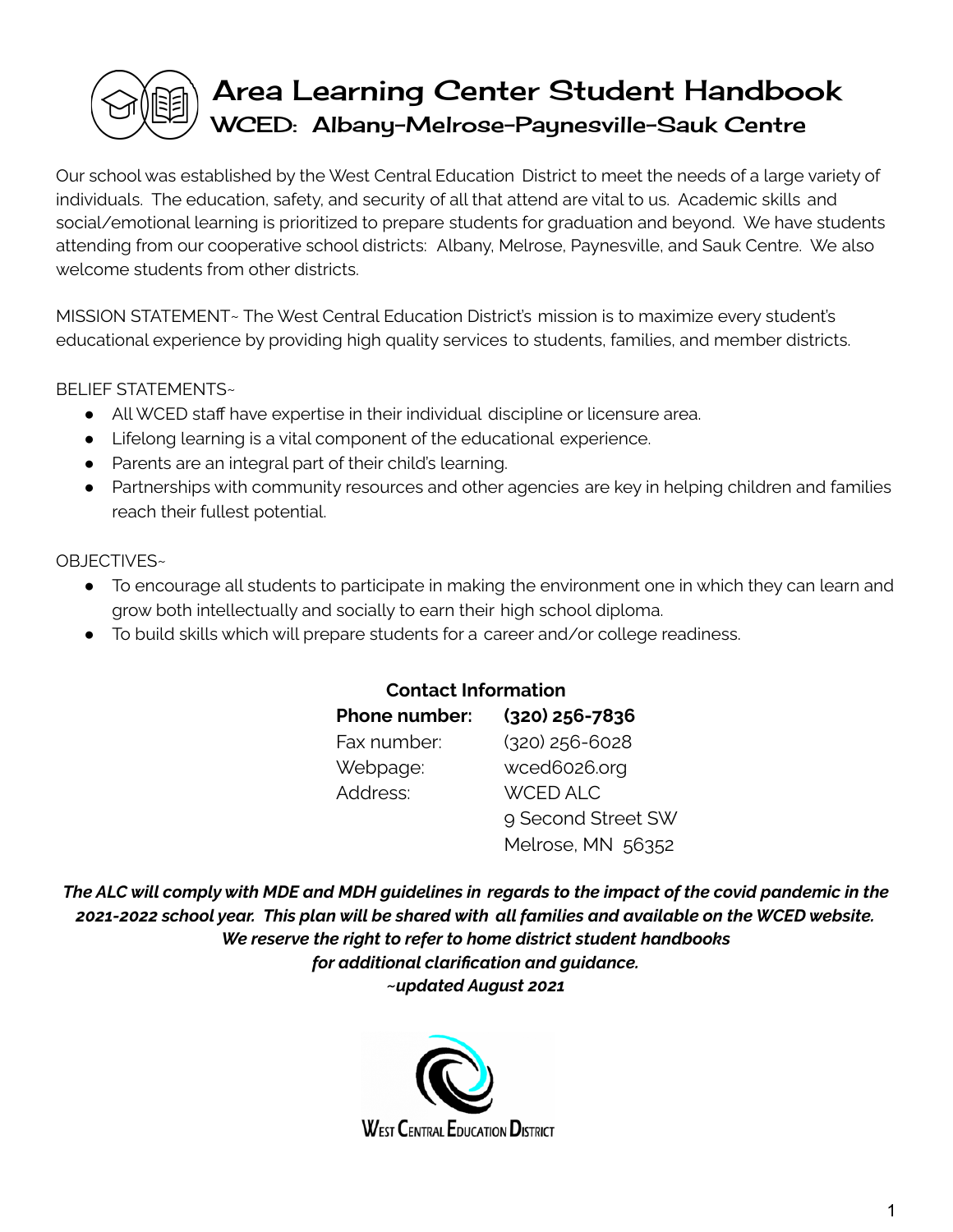## **TABLE OF CONTENTS**

| Student Rights & Responsibilities Regarding |
|---------------------------------------------|
|                                             |
|                                             |
|                                             |
|                                             |
|                                             |
|                                             |
|                                             |
|                                             |
|                                             |
|                                             |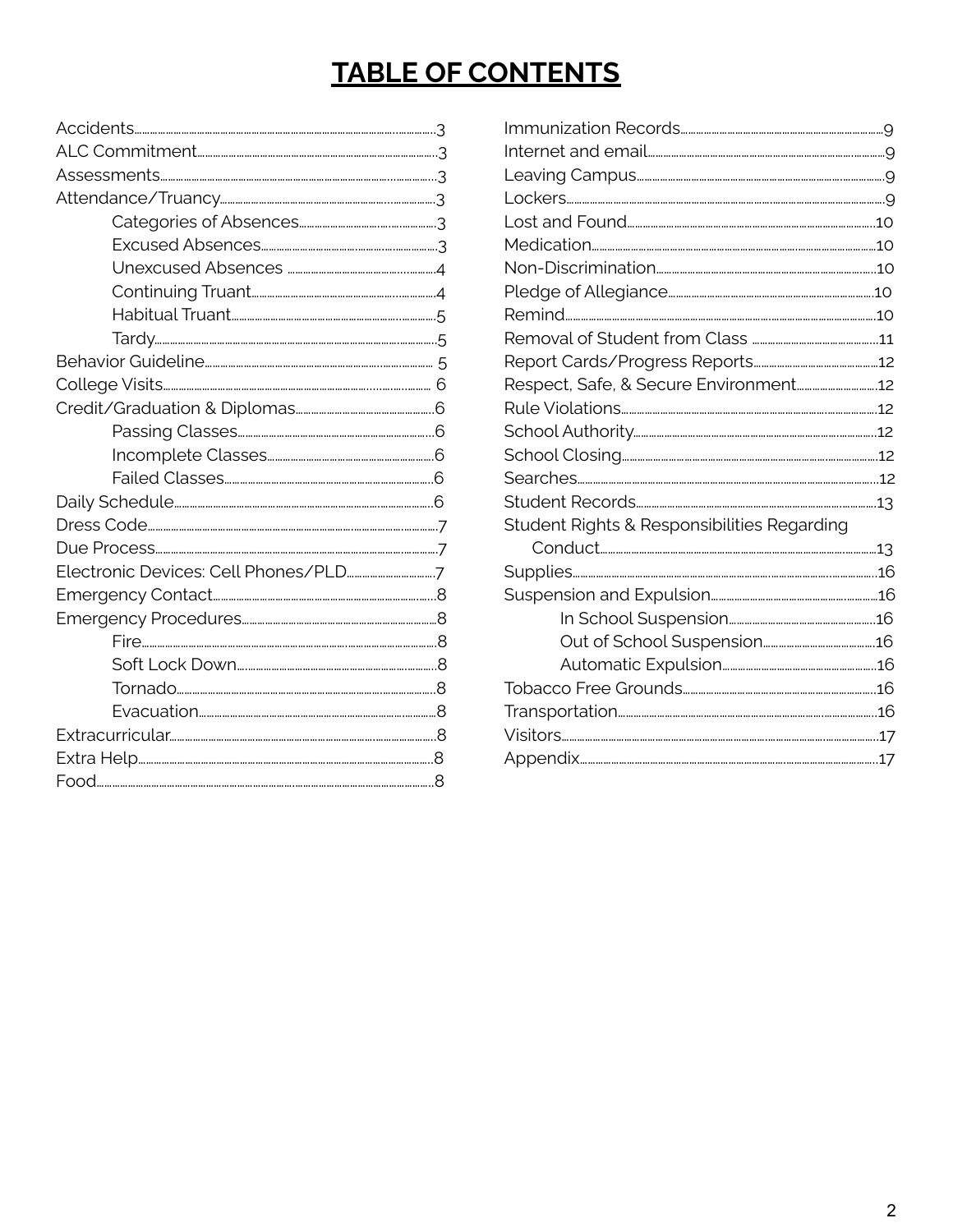**Accidents:** All accidents must be reported to staff if injuries occur in the classroom, the school building, or school grounds. If medical attention is needed, guardians will be notified. All incidents will be documented. The school does not provide accident insurance plans for students.

**ALC Commitment:** Prior to enrollment at the ALC, students, guardians, district representatives, and ALC staff will hold a meeting to review student progress, student needs, concerns, and ALC expectations. Students must be considered to be "at-risk for graduating" from their home district to be eligible for ALC enrollment. Further information regarding being "at-risk" can be obtained from your home district guidance counselors. When the team reviews individual student needs and determines the needs exceed the resources and services available at the ALC, alternative options will be pursued.

Periodically, students will be given opportunities to meet with staff to review progress towards earning credit for graduation, as well as their overall success at the ALC. Specifically, the staff will review and provide feedback on the following: continual learning plan, academic progress (passing classes), attitude (following school expectations), and attendance (attending at least 90% of the time). Students and/or guardians can always request a meeting to review progress.

**Assessments:** Based on MN guidelines, assessments required for students in grades 6-12 will be administered at the Area Learning Center. Special Education comprehensive assessments will also be administered to inform programming for students receiving special education services.

**Attendance/Truancy:** Attending on a regular basis promotes academic growth and employability readiness. In accordance with all applicable state and federal statutes, regulations and the school board's policy, all students must attend school according to their continual learning plan. If a student is absent for any reason, the student's guardian must verify the absence (unless the student is enrolled as a senior plus), in accordance with the following procedure:

- Call district transportation prior to their student's scheduled time to be picked up and to notify transportation of any changes such as but not limited to address changes or students not in need of transportation
- Call the school by 8:30 AM (320-256-7836) on days their child is absent. Messages can be left with the office. The school will attempt to contact guardians whenever the student is absent from school and a guardian has not already contacted the school.

## *Categories of Absences*

All absences are either "excused" or "unexcused". 15 consecutive days of absence will result in the student no longer being actively enrolled in the Area Learning Center. A meeting with the student, guardian, district representative, and ALC staff will be required to re-enroll. A designated staff, or the school principal, has discretion to determine whether an absence is excused or unexcused. Students are expected to complete coursework missed due to absence.

## *Excused Absences*

In order for an absence to qualify as "excused" it must fit into one or more of the following categories and be approved by designated staff:

1. Illness/injury: any absence due to a student's legitimate illness or injury is excused. The designated staff has the sole discretion to require a doctor's note verifying the need for the absence before designating any absence as excused due to illness/injury.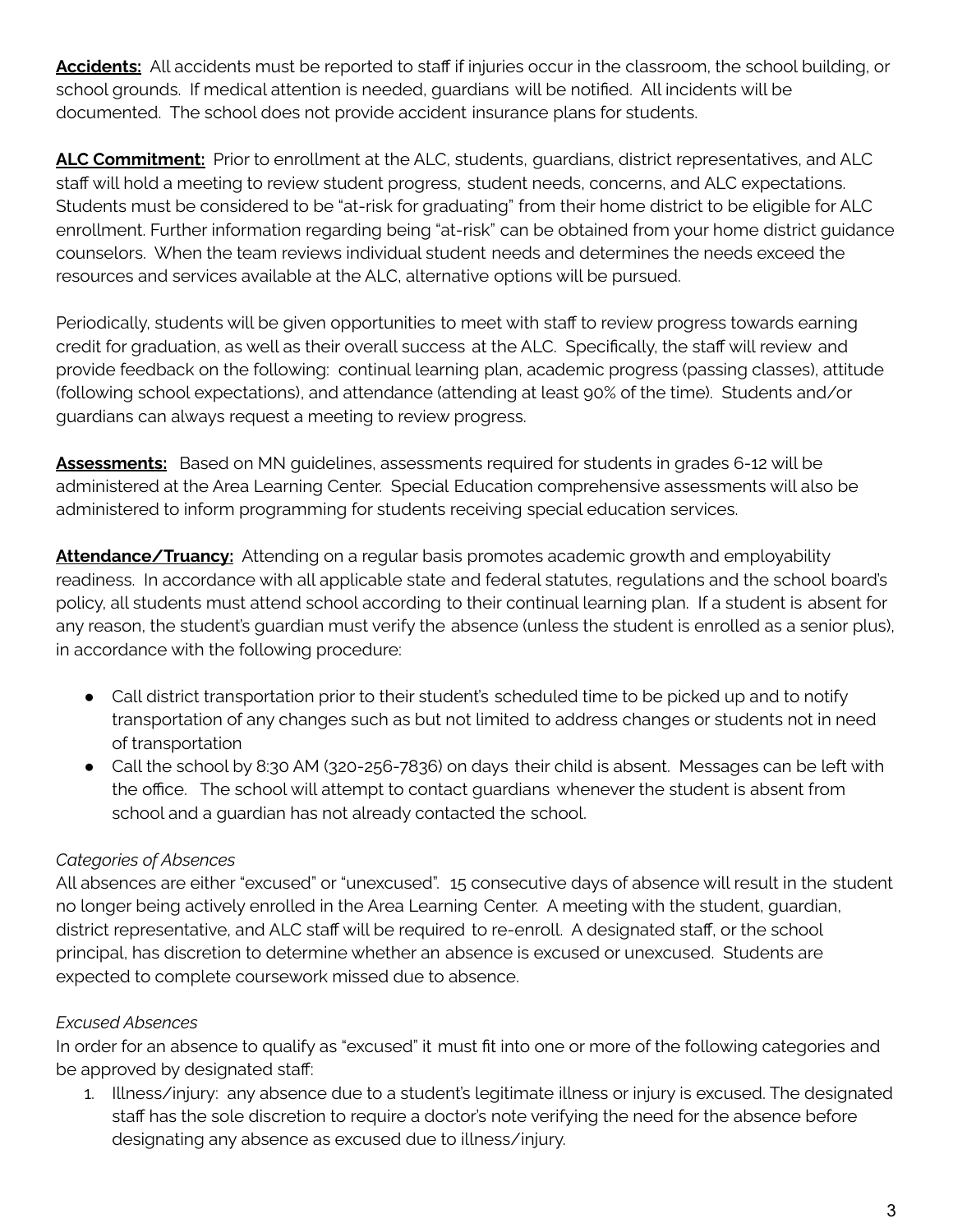- 2. School Sponsored Activities: For purposes of the attendance policy, school sponsored activities are activities approved and sponsored by the school district including activities such as, but not limited to, field trips, service learning projects, or extra curricular activities. Student participation in these types of activities is a privilege, not a right. It is the responsibility of the student to check with his or her teachers regarding assigned work and completing it according to expectations.
- 3. Family Emergencies: For purposes of the attendance policy, family emergencies include serious, unavoidable events that require the student's absence from school. Examples of family emergencies include funerals for family members and visiting immediate family members (such as parents, grandparents, siblings) in the hospital.
- 4. Family Trips: Absences due to family trips may be excused if the student and parent meet all of the following requirements;
	- a. Requests for absences due to family trips must be made at least 3 school days before the trip is to begin. The request must be signed by the student's parent/guardian, and include a brief description of the purpose of the trip (i.e. hunting trip, family vacation…)
	- b. The student must be passing all classes at the time of the request.
	- c. Failure to meet one or more of these requirements will result in the absence for a family trip being classified as "unexcused."
	- d. Students may be entitled to a total of 10 excused absences for family trips each year. A review of the student's current and past attendance record will assist in determining approval or denial for granting family trip as "excused".
- 5. Dental, Medical or Court Ordered Appointments: Any absence due to a student's legitimate dental, medical, or court ordered appointment is excused; a note from the appointment is encouraged and will be required if truancy has been previously filed.
- 6. Religion: Any absence due to a student's religious observance is excused. (not to exceed 3 hours per week unless prior approval has been granted by the principal).
- 7. Other Absences: Any absence not covered in categories 1-6 will be determined by the building principal as either excused or unexcused.

## *Unexcused Absences*

An "unexcused" absence occurs when the absence has not been identified as an "excused absence" according to the above criteria. Discussions, group interaction, and class participation cannot be "made up" after an absence. When a student is absent, he or she may lose daily points and grades may be affected. Whenever a student receives an "unexcused absence," the guidelines of the resident county truancy mediation program is followed.

#### *Continuing Truant*

"Continuing Truant" refers to a child who is subject to the compulsory instruction requirements for section 120A.22 and is absent from instruction in a school, as defined in section 120A.05, without valid excuse within a single school year for three or more class periods on three days if the child is in middle school or high school. Upon a child's initial classification as a "continuing truant," the school attendance officer or other designated school official shall notify the child's parent or legal guardian, by first-class mail or other reasonable means, of the following:

- 1. That the child is truant;
- 2. That the parent or guardian should notify the school is there a valid excuse for the child's absences;
- 3. That the parent or guardian is obligated to comply with the attendance of the child at school pursuant to section 120A.22 and parents or guardians who fail to meet this obligation may be subject to prosecution under section 120A.34;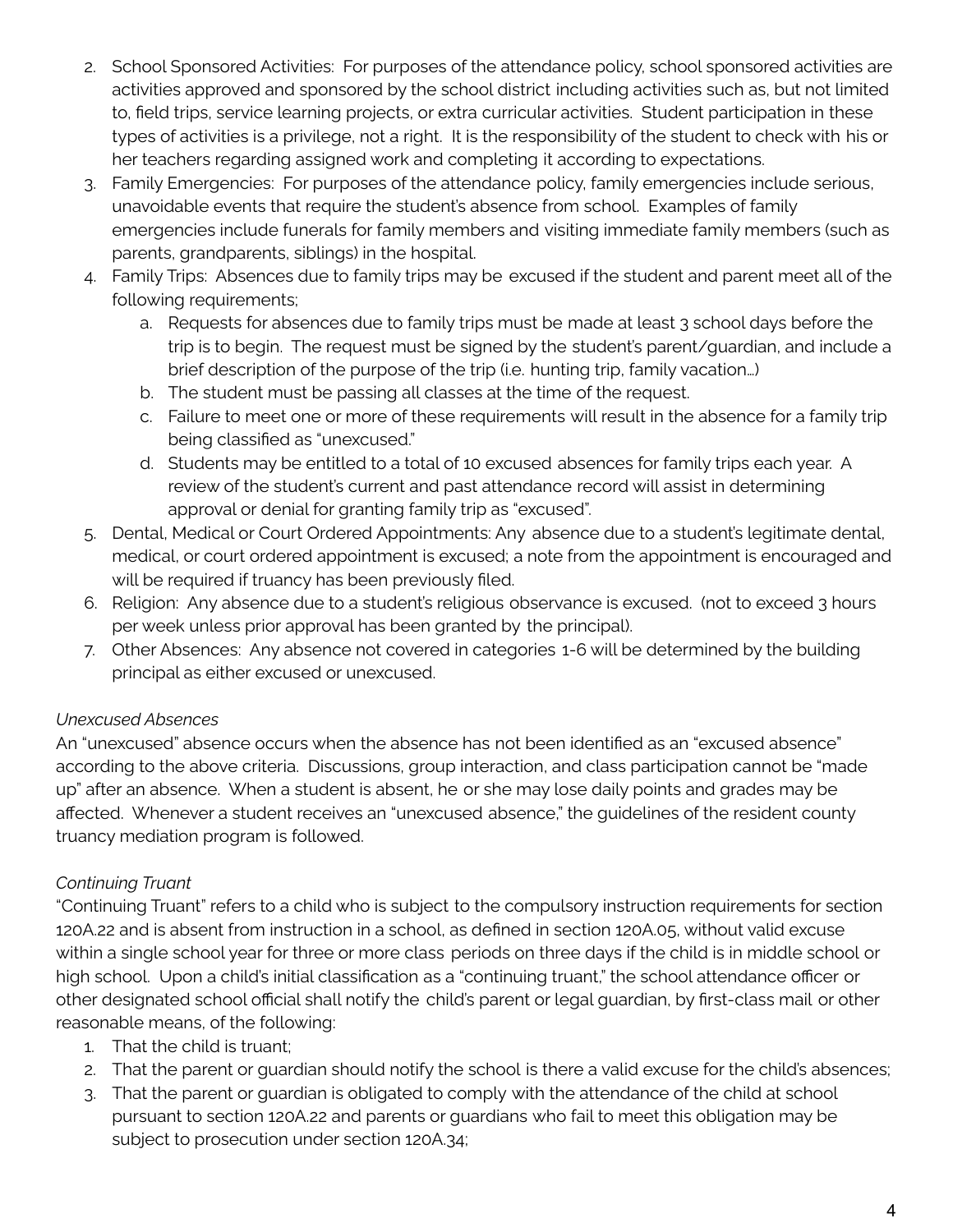- 4. That this notification serves as the notification required by section 120A.34;
- 5. That the parent or guardian has the right to meet with appropriate school personnel the discuss solutions to the child's truancy; that alternative education programs and services may be available in the district;
- 6. That if the child continues to be truant, the parent and child may be subject to juvenile court proceedings under chapter 260C; the child may be subject to suspension, restriction, or delay of the child's driving privilege pursuant to section 260C.201; and

When students have 3 unexcused absences, the school will notify the County Attorney requesting a first letter be sent to the child and/or the child's parent(s). The County Attorney will send a letter to the child and/or the parent(s) and mail a copy of the letter to the school authority who sent the request.

#### *Habitual Truant*

A "habitual truant" is a child under the age of 16 years who is absent from attendance at school without lawful excuse for one or more class periods on 7 school days if the child is in middle or high school, or a child who is 16 or 17 years of age who is absent from attendance at school without lawful excuse for 1+ class periods on 7 school days and who has not lawfully withdrawn from school. A school district attendance officer shall refer a habitual truant and the child's parent or legal guardian to appropriate services and procedures, under chapter 260A. The school sends a letter to the County Attorney requesting mediation.

### *Tardy*

When a student is late to school, the student needs to report to the office prior to entering class. A designated staff will determine if the tardy is excused or unexcused. The student may be subject to consequences as determined by ALC administration.

**Behavior Guidelines:** West Central Education District Area Learning Center has been established to meet the needs of a large variety of individuals. The safety and security of all who attend is vital in providing a quality educational environment. The purpose of the following Policy and Rules of Conduct is to clearly state our expectations of student's behavior and consequences for violations of the rules.

Students are entitled to fair treatment and recognition of their rights and privileges. In return, students are expected to pursue a suitable course of study, comply with the rules, and follow the lawful authority of the school staff. The mutual aim of the school staff and students should be to create a sense of community where everyone is respectful of the rights of others and all may develop to their fullest potential. Students will earn recognition based upon their behavioral and academic performance.

All forms of harassment, abuse, insubordination, bullying, inappropriate language, stealing, illegal substance abuse, or violence among or by students whether by action, spoken words, written words, pictures, sounds, or other forms of communication, will not be tolerated and are subject to discipline. Examples include but are not limited to:

- $\triangleright$  harassment: bullying based on race, sexual orientation, and religion
- $\triangleright$  abuse: fighting, any sexually motivated unwelcome touching
- ➢ insubordination: noncompliance (failure to obey any reasonable request from a staff member)
- $\triangleright$  bullying: fighting, name calling, confrontations/posturing/heckling/grandstanding, threats
- $\triangleright$  inappropriate language: close imitations of swear words or gestures, swearing,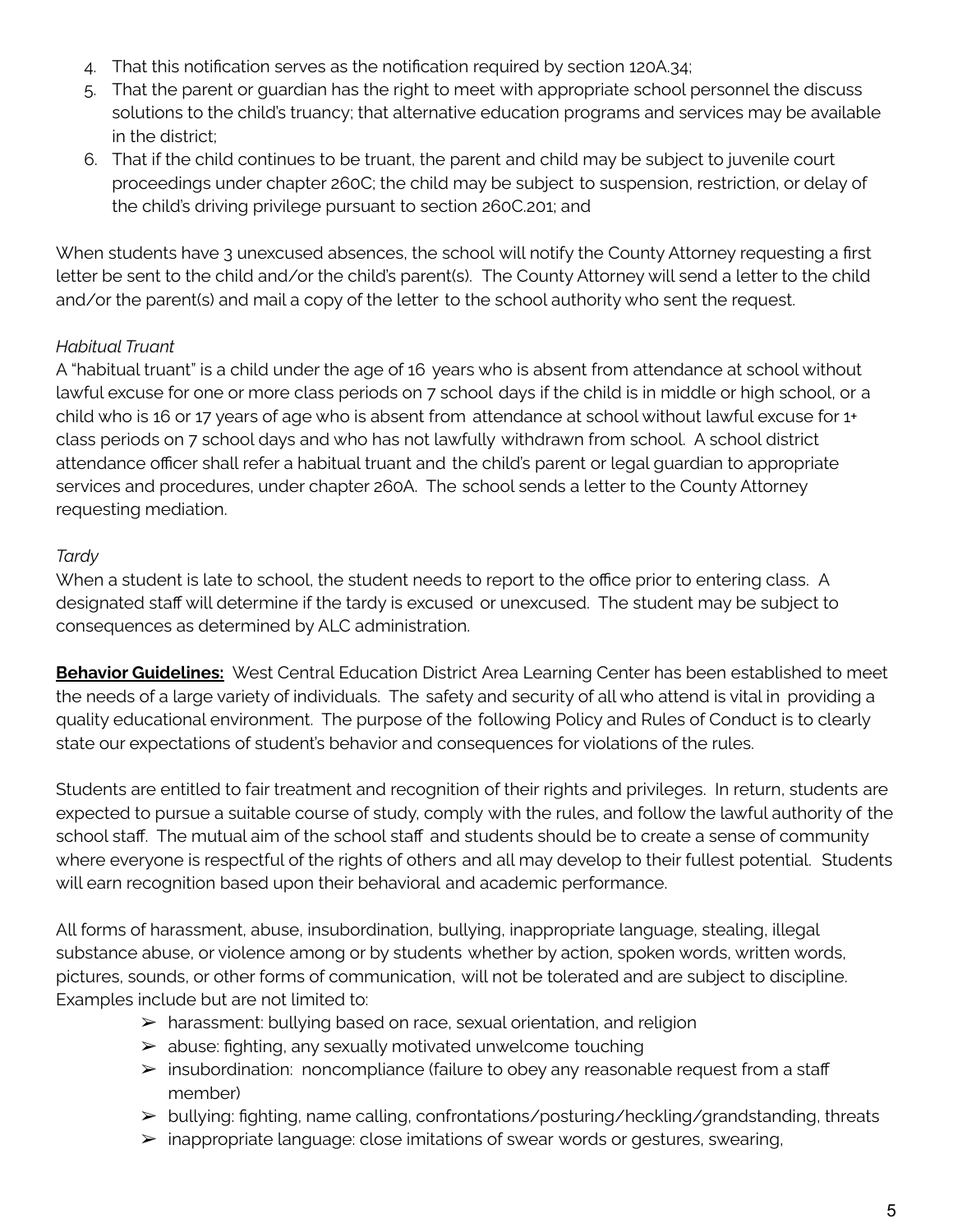- $\triangleright$  stealing: taking items from other students, staff, or school without permission
- ➢ illegal substance abuse: possession/use/distribution of alcohol or other illegal or controlled substances like tobacco, items used to alter mood such as: rubber cement, markers, white out, aerosol paint.
- $\triangleright$  violence: fire starting, fighting, vandalism, gang involvement, possession/use of weapons, violent or sexually explicit pictures/drawings, threat to harm

**College Visits:** Juniors (1 day) and seniors (2 days) may be granted excused absence(s) to visit a post-secondary campus. The student must provide a note from their parent/guardian 3 days in advance of the visit, and upon returning to school, a verification letter from the campus visited. Students will be required to make up all missed work due to the absence.

**Credits/Graduation and Diplomas:** Academic programming provided at the ALC meets graduation requirements specific to each district. Students may earn a diploma from their home school when they meet all the requirements. Traditional and nontraditional instruction is implemented; such as lecture based instruction, cooperative grouping, and individually paced learning. Social Emotional Learning is promoted in all classrooms throughout the school day. Social Emotional Learning includes developing skills in the following areas: self awareness, self management, relationship skills, responsible decision-making, and social awareness Interventions to support Social Emotional Learning include, but are not limited to, yoga, Boys Town social skills instruction, chemical dependency counseling, relationship counseling, individual instruction/counseling on goal setting.

#### *Passing Classes*

Passing classes requires the successful completion of course requirements.

#### *Incomplete Classes*

Students will be given a grade of incomplete if the student has been absent and has not had enough time to make up the coursework that was missed (one day for every missed day plus one; i.e. absent 2 days would allow for 3 days to make up the work). Coursework not completed within timelines will result in a zero for the identified assignments.

#### *Failed Classes*

If a student fails a class, this will result in a need for credit recovery. Students will complete their credit recovery according to their learning plan; during the school day, before/after school, or during scheduled summer credit recovery sessions.

Students who have not met graduation requirements according to their home district at the end of their 12th grade year will have the opportunity to return to the ALC in fall as a "Senior Plus".

"Walking through graduation ceremony" is based on individual district policies. It is the responsibility of the student and parent/guardian to connect with their home district to review eligibility and expectations.

**Daily Schedule:** School will be open from 8:00 AM - 4:00 PM, Monday through Thursday, 8:00 AM - 3:00 PM on Fridays. Students should not arrive before 8:00 AM unless prior approval from ALC staff. Classes begin at 8:30 AM and end at 3:00PM. A thirty minute lunch break is provided daily. Students are expected to attend class daily. Students are not allowed to leave the building without permission from the office.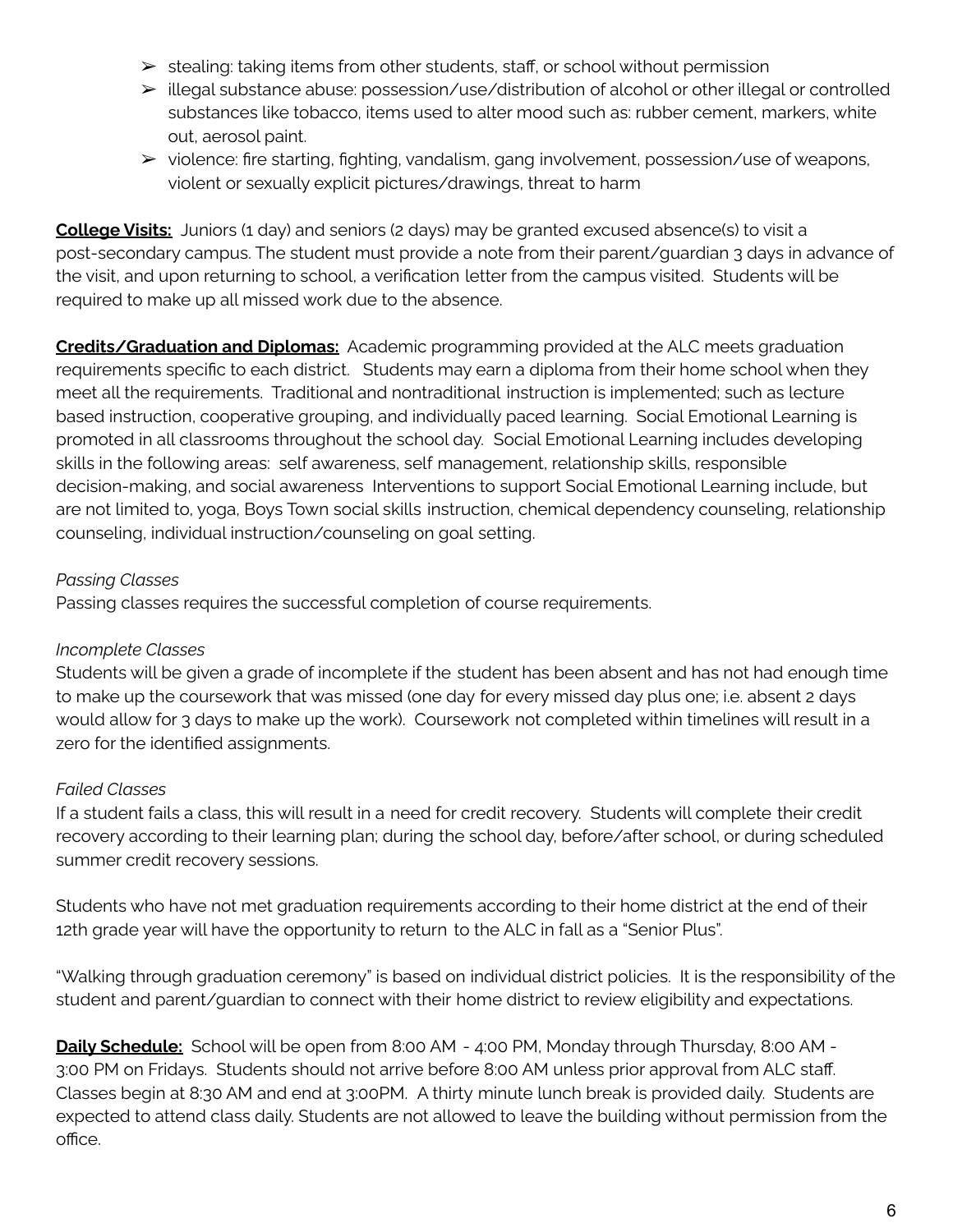Students are expected to leave the building promptly upon dismissal each day. Students will remain in supervised areas until transportation arrives.

**Dress Code:** Student appearance and/or dress needs to be supportive to the learning environment.

Clothing (shirts, hats, or other) that contain profanity or slogans which are degrading to any group (including gang related images), or which promote alcohol or other drugs, will not be tolerated. Grooming or dress that prevents a student from doing his/her best work because of blocked vision, restricted movement, or clothing which exposes them or any other students to danger is not acceptable.

- ➢ shorts/skirts need to provide full coverage and show no undergarments
- ➢ tops or shirts should not have a low neckline, open backs or spaghetti straps, or cause distraction for others
- $\triangleright$  undergarments, which include bra straps, boxer shorts and/or underwear (thongs), must not be visible
- $\triangleright$  blankets are not allowed
- $\triangleright$  winter coats must be stored in lockers

Students who violate any of the above listed guidelines will be required to change into clothing that meets the guidelines. Students will remain in the office until they make the appropriate change. Further consequences may result based on how the student accepts responsibility. Repeat violations will result in additional consequences; including notifying parents/guardians.

**Due Process:** The West Central Education District Area Learning Center strives to adhere to all due process required by State and Federal Laws. Special education due process requirements will be addressed at the ALC; including annual IEP meetings, progress reports, and 3-year evaluations when applicable. In the event a student receiving special education services violates school expectations, due process requirements will be addressed. In certain situations staff will convene to discuss the appropriateness of disciplinary actions and make modifications if the team determines it necessary to do so.

**Electronic Devices: Cell Phones/PLD:** Electronic devices are recommended to be stored in student lockers during class. If a student chooses to keep their electronics with them, they need to follow the rules and expectations as defined below:

- ➢ personal electronic devices and accessories are for individual personal use; no sharing, no external speakers
- $\triangleright$  students must receive permission to listen to electronic device during class time
- $\triangleright$  when listening to music, the volume needs to set to not be heard by others
- $\triangleright$  cell phone (example of electronic device) use is prohibited during the school day (8:00AM-3:00PM) with the exception of lunch, unless pre-approved by ALC Staff.
- $\triangleright$  ALL phone calls made need to take place in the office; including calling parents
- $\triangleright$  taking/sending photos/audio recording is prohibited
- $\triangleright$  instances of harassment/bullying will not be tolerated (refer to harassment and bully policies)

Consequences of Violations (applied to ALL electronic devices)

Harassment - automatically sent to office

1st Violation - Lose electronic device for 1 day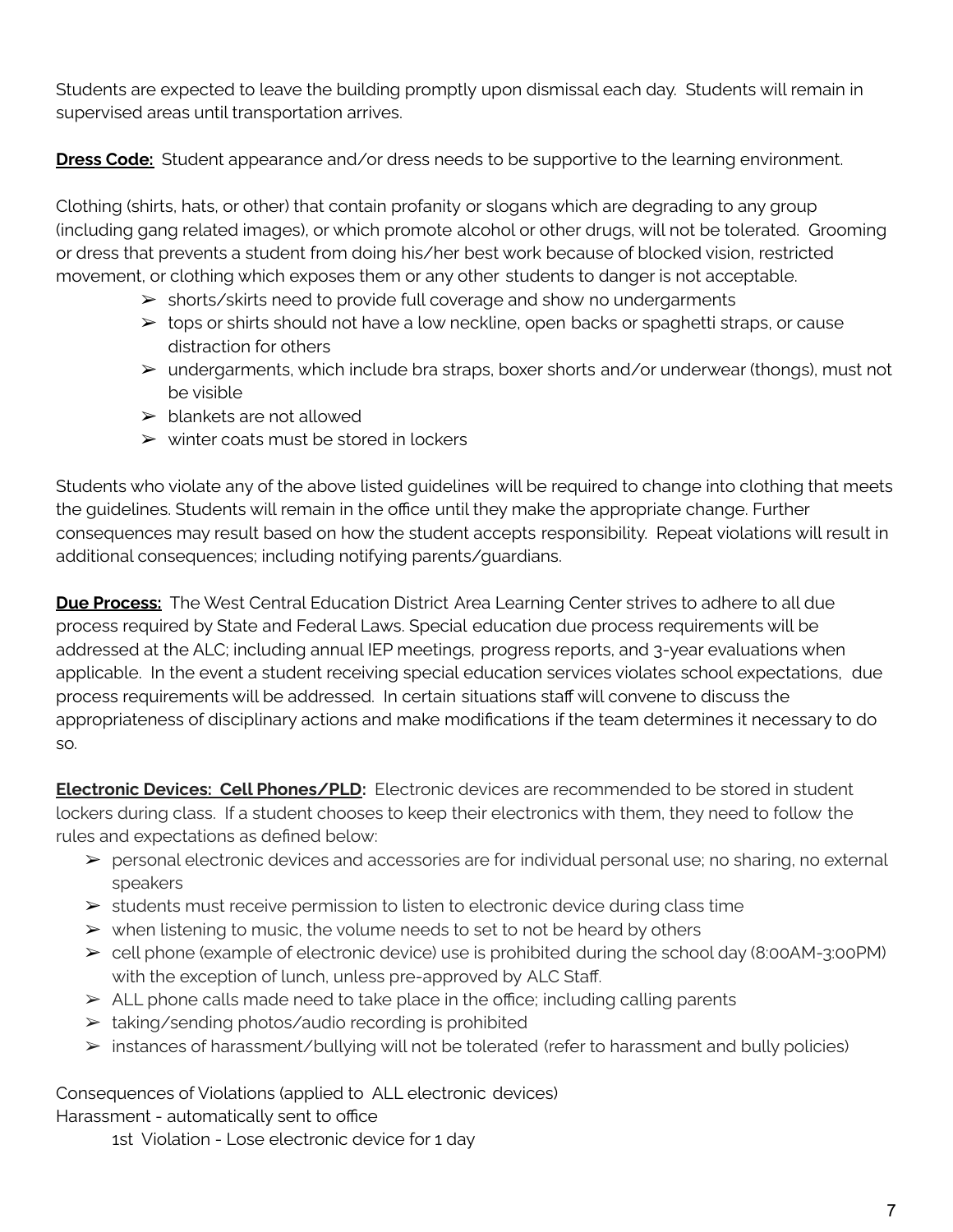- 2nd Violation Lose cell phone for 1 week (bring to the office), students may earn privilege to have phone during lunch
- 3rd Violation Lose cell phone for 1 month (bring to the office), students may earn privilege to have phone during lunch

**Emergency Contacts:** It is required that all students have a completed Registration Questionnaire, which includes emergency contact. Any changes to this information are the responsibility of the parent/guardian or student and must be communicated to the office.

#### **Emergency Procedures:**

As part of our ongoing efforts to ensure the safety and security of students and staff, WCED has incorporated the strategies and techniques offered by the nation's most highly regarded training program: ALICE (Alert, Lockdown, Inform, Counter, Evacuate). These research-based strategies and techniques help staff members proactively deal with the threat of an aggressive intruder or an active shooter event.

Fire: The signal for a fire is a continuous blast of the fire alarm system. Everyone must leave the building. Students and staff report to the parking lot/basketball court. Close doors as you leave. Wait until the "all clear" signal from staff before re-entering.

Soft Lockdown: The signal for a lockdown is an announcement over the intercom system. In a "soft lockdown", everyone must remain in a locked room until an announcement is made by school personnel and/or law enforcement. No one will be allowed to enter a secured room. Entrance doors to the building are locked when the danger is within the community. Phones may be used by staff/teachers; not students. Teachers should continue teaching.

Tornado: The signal for a tornado will be announced over the intercom system. When you reach your shelter area, sit on the floor with your hands covering your head. An "all clear" announcement will be given when you are to return to your classrooms.

Evacuation:: The signal for an evacuation is an announcement over the intercom system. Everyone must report to the pre-designated evacuation site in an orderly manner, with his/her class. Keep away from dangerous situations. Return to the classroom when instructed to do so.

**Extra-Curricular:** Students are encouraged to participate in extracurricular activities with their home district. Contact your home district for more information.

**Extra Help:** The Area Learning Center is able to provide a learning environment with smaller class sizes which allows for frequent individualized interaction between teachers and students. Students can access additional help by seeking a conference to review needs and identify a plan of action which might include individual sessions before or after school. A teacher may request students to stay after school, on occasion, if it is apparent the student is having difficulties with his/her work or is not completing assigned work. It is our desire to help the student progress academically. Students qualifying for special education services will have access to special education services at the ALC.

**Food:** Breakfast/lunch is offered through the Melrose Area School District. Applications for free and reduced lunches are in the ALC office. Turn in completed forms to the ALC office. Current menu and prices are posted each week. Turn lunch money (checks payable to Melrose Public Schools) into the ALC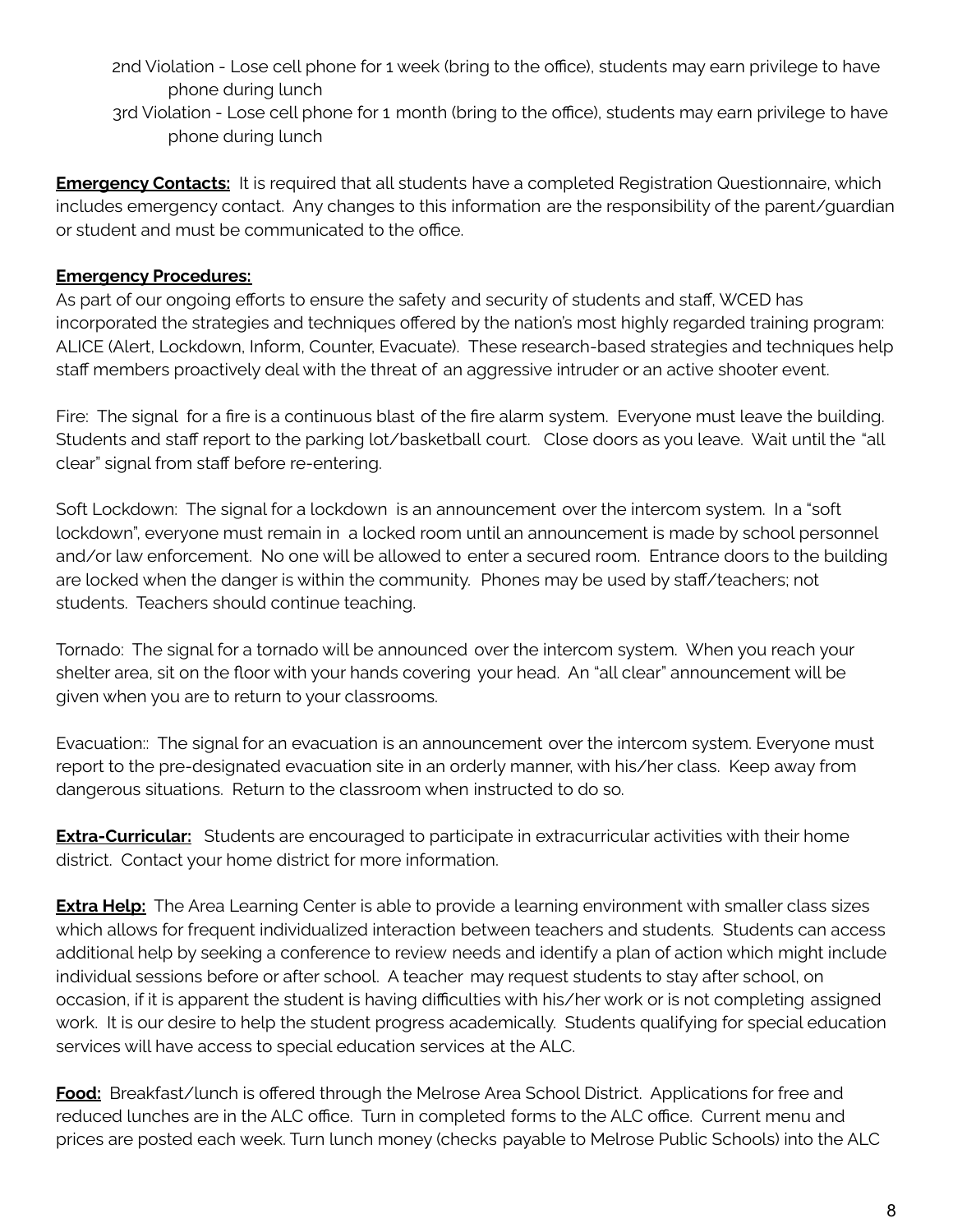office before school starts. Students order and pay for breakfast and/or lunch by 9:00 AM. (Breakfast is ordered for the following day). A microwave is available for student use.

Students need to receive permission from staff to have food/beverages in classrooms.

**Immunization Records:** Parents/guardians are required to keep immunization records up-to-date in the home district health file. Contact the home district nurse if you have questions regarding immunizations.

**Internet and email:** The Area Learning Center is a Google School. While enrolled, students will be issued a West Central Education District email account, through gmail, to communicate regarding school expectations; such as but not limited to, announcements, school assignments, and teacher/student feedback. Computer cases are required to stay on each device. Stickers, student markings are not allowed on school issued devices and/or cases. Students are responsible for appropriate behavior on the school computer network. **Chromebooks are intended for participation in school/ not for personal use.** Communication on the network is often public in nature. General rules for behavior and communication apply. *Gaming and listening to music needs staff approval.* Access to the network is a privilege, not a right. Student chromebooks are monitored for appropriate use; inappropriate use will result in a consequence such as but not limited to a warning, closing the site, loss of technology access. Upon graduation or leaving the Area Learning Center, the gmail account will be disabled.

The following uses of email and internet are not permitted:

- sending/displaying offensive messages or pictures
- obscene language
- harassing/insulting others
- damaging computers/computer systems/computer networks
- violating copyright laws
- using another's password
- trespassing in another's folders/work/files
- intentionally wasting limited resources
- accessing social media

Damaged, lost, or stolen items are subject to a fee paid for by the student/family. Specific cost amounts will be listed on annual permission/agreement form parent/guardians complete.

**Leaving Campus:** Students are not allowed to leave campus during the school day without first obtaining permission. Permission is granted by checking in/out of the office. If a student leaves school grounds without parent/guardian permission, parent/guardian will be notified and the student is subject to a consequence as determined by the school administrator. If they are not able to be reached, law enforcement may be notified.

**Lockers:** Students are expected to put winter coats, backpacks, purses, and other items not needed for the classroom activity in their locker**.** Lockers assigned to students are the property of the school district and may be inspected at any time. Students may not switch lockers and are recommended not to share. Individuals are responsible for what is in their locker and how it looks at all times. The school is not responsible for lost or stolen items: it's best to keep your locker locked and not share the combination with others.

**Lost and Found:** The lost and found is in the office. Please turn items "found" to the office.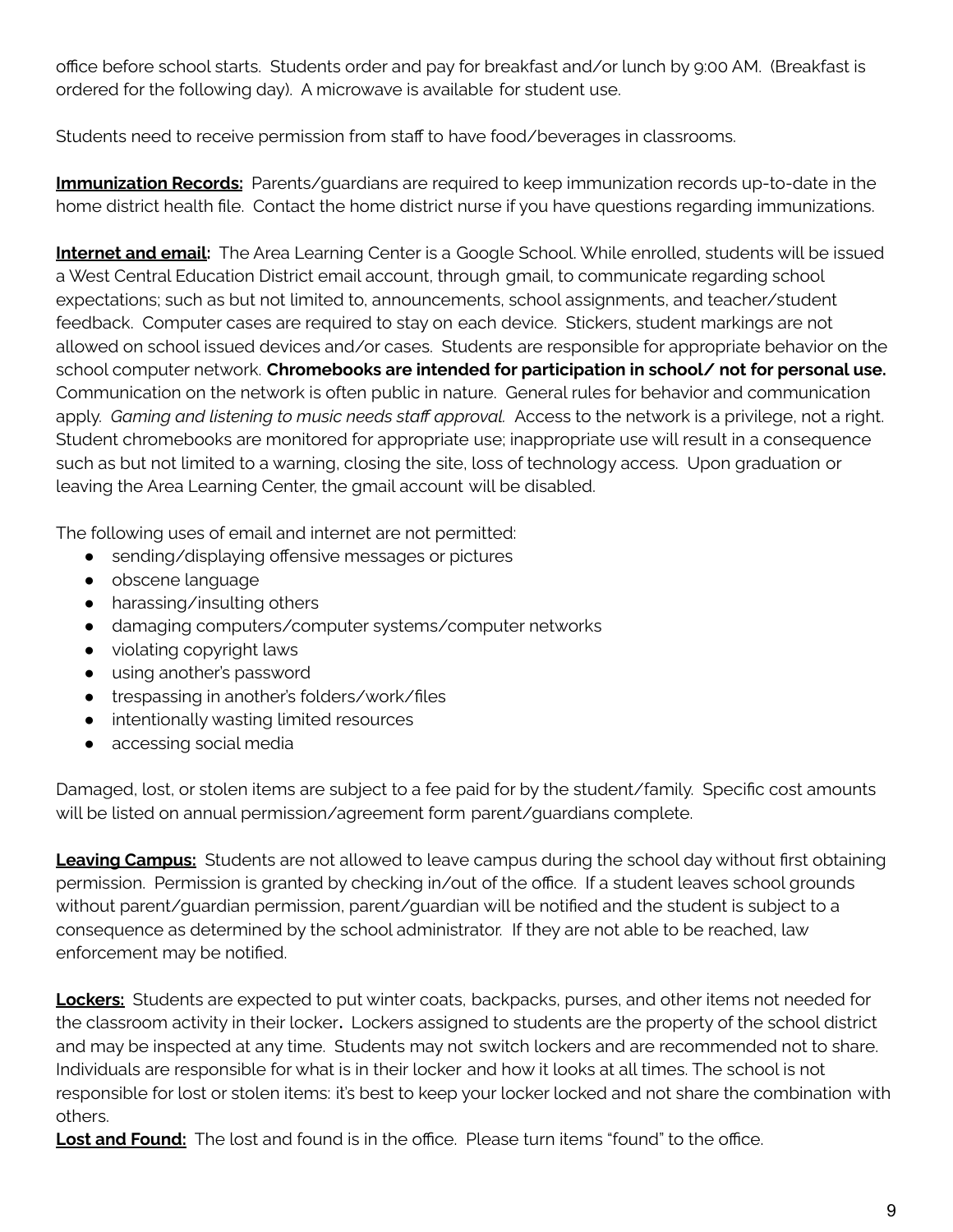**Medication:** Nonprescription/over-the-counter (OTC) medications: The school will not provide OTC medications. If used, OTC medications must be in the original bottle with the original container label and directions. The student's name will be legibly placed on a label in permanent marker, attached to the bottle, not obstructing drug name, dose, official instructions, or expiration date. Parents will sign a permission form for school staff to administer OTC medication. Medication will be kept in a locked box in the office.

Prescription medications: The administration of prescription medication at school requires a completed signed request from the student's parent/guardian. A "Prescription Medication Administration" form must be completed annually and/or when a change in prescription or requirements for administration occurs. The Prescription Medication Administration form requires a physician's signature and dosing instructions. Prescription medication must come to school in the original container labeled for the student by a pharmacist in accordance with the law, and must be administered in a manner consistent with the instructions on the label. Prescription medications are not to be carried by the student, but will be kept in a locked box in the office. Exceptions to this requirement are: prescription asthma medications self-administered with an inhaler, and medications administered as noted in a written agreement between the school and the parents or as specified in an individual health plan.

**Non-Discrimination:** It is the policy of the West Central Education District not to discriminate on the basis of race, color, creed, religion, gender, national origin, age, marital status, disability, and status with regard to public assistance or in its educational programs or employment policies as required by Titles VI and VII of the Civil Rights Act of 1964, the Equal Pay Act of 1973, Title IX (1972 Education Amendments), and Section 504 of the Rehabilitation Act of 1973. The District will identify, evaluate and provide an appropriate public education to learners who are disabled within the definition of Section 504 of the Rehabilitation Act of 1973. Inquiries regarding compliance with Title IX, Section 504, or the Americans with Disabilities Act should be directed to the respective Director of the West Central Education District, 9 2nd ST So W Melrose, MN or to the office for Civil Rights, U.S. Department of Education, Washington, DC.

**Parent/Guardian:** Students enrolled at the WCED ALC and are attending through their home district graduation (completion of senior year), need to have parent/guardian sign permissions and call to verify attendance. If a student does not have a parent/guardian active in their life, the school district will work with the student to appoint an advocate signing permissions in the best interest of the student and education. Students enrolled as a "senior plus", continuing to work on high school graduation requirements after their graduating year, are able to sign permissions and verify absences for themselves.

**Pledge Of Allegiance:** In accordance with the state law, the Pledge of Allegiance will be recited weekly. Students choosing not to participate need not do so, but they must be respectful during the pledge. Students must respect another person's right to make that choice.

#### **Remind**

The Area Learning Center uses a parent/guardian notification system called Remind to notify parents regarding closings, late starts, early outs and other important information. Any provided home and cell number that parents provide the school will be called.

**Removal of Student from Class:** Teachers have the responsibility of attempting to modify disruptive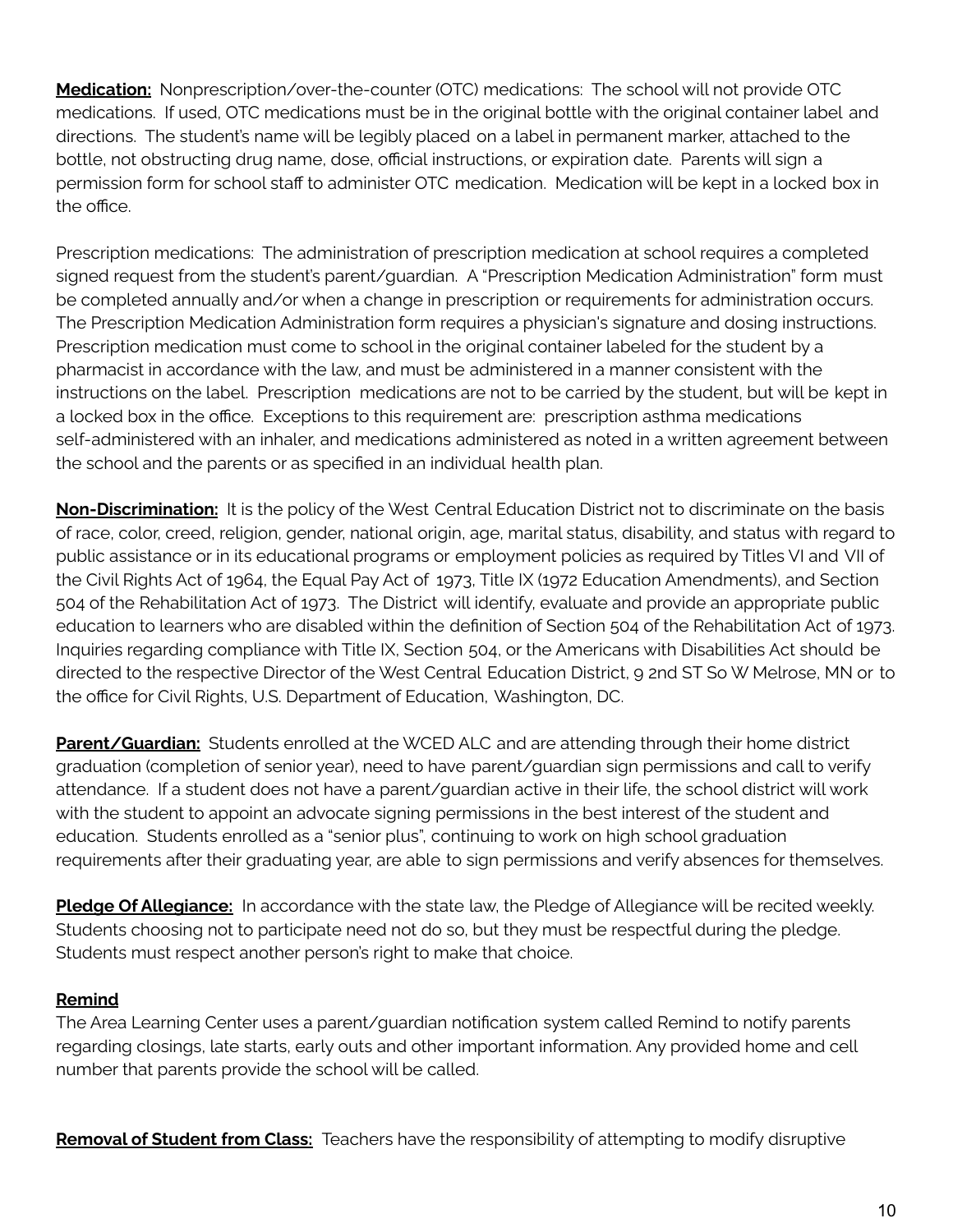student behavior by such means as conferring with the student, using positive reinforcement, assigning detention or other consequences, or contacting the student's parents/guardians. When such measures fail, or when the teacher determines it is otherwise appropriate based upon the student's conduct, the teacher shall have the authority to remove the student from class pursuant to the procedures established by this discipline policy. "Removal from class" and "removal" mean any actions taken by a teacher, principal, or other school district employee to prohibit a student from attending a class or activity for a period of time not to exceed five (5) days, pursuant to this discipline policy.

Grounds for removal from class shall include any of the following:

- 1. Willful conduct that significantly disrupts the rights of others to an education, including conduct that interferes with a teacher's ability to teach or communicate effectively with students in a class or with the ability of other students to learn;
- 2. Willful conduct that endangers surrounding persons, including school district employees, the student or other students, or the property of the school;
- 3. Willful violation of any school rules, regulations, policies or procedures, including the Code of Student Conduct in this policy; or
- 4. Other conduct, which, at the discretion of the teacher or administration, requires removal of the student from class. Such removal shall be for at least one (1) activity period or class period of instruction for a given course of study and shall not exceed five (5) such periods.

If a student is removed from the class more than ten (10) times in a school year, the school district shall notify the parent or guardian of the student's tenth removal from class and make reasonable attempts to convene a meeting with the student's parent or guardian to discuss the problem that is causing the student to be removed from class.

Procedures for Removal of a Student From a Class.

- 1. Staff will call for extra support. If the student is unwilling to leave and go to another space, staff will have all other students leave the area. Two staff will stay with the dysregulated student and one staff will go with the other students.
- 2. Students are removed from their peer group when their behavior is significantly disruptive to the learning environment; physical aggression toward others, self, or property.
- 3. Documentation of removing a student from their peer group will be communicated to parent/guardian and administration as well as documented in the student's learning plan.

Responsibility for and Custody of a Student Removed From Class.

- 1. When removed from the classroom, the student will go to the designated space away from peers; another classroom, office, meeting room.
- 2. The student will get to the designated space by walking independently. If the student is physically aggressive and is not responding to the support from staff, law enforcement will be called.
- 3. While in this separate space, the student will be supervised at all times.
- 4. While removed, the student will be supported by staff to regain emotion regulation, work through the steps needed to return to class, and support the transition back to class.

5. Staff have the responsibility to support the student when removed from the classroom.

Procedures for Return of a Student to a Class From Which the Student Was Removed.

- 1. Staff and students will work together. They will review the expectations and support needed to meet the expectations.
- 2. Documentation on removal from the classroom as well as tools used to support the student will be made.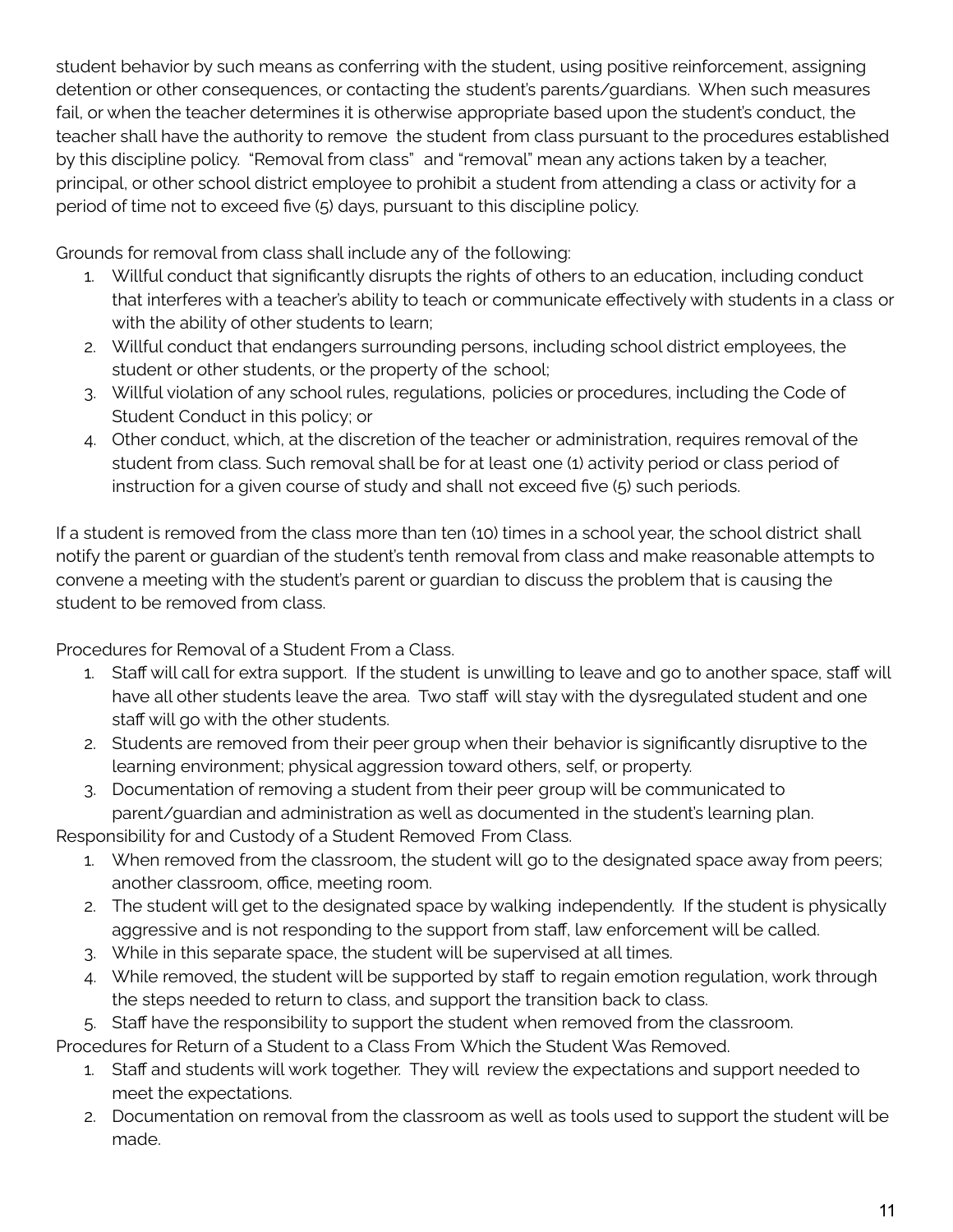Procedures for Notification.

- 1. Parents/Guardians are notified when a student is removed from a peer group.
- 2. Parents/Guardians are notified if law enforcement is called. Documentation of the need for law enforcement will be made on office disciplinary reports.

Disabled Students; Special Provisions.

1. IEP teams review data at annual IEP meetings as well as if the frequency of being removed from their peer group increases based on the plan set. During these reviews, if the team is not seeing a positive change that cannot be explained, they will consider changes in the IEP and/or an evaluation to gather more information.

Procedures for Detecting and Addressing Chemical Abuse Problems of Students While on School Premises.

- 1. West Central Education District has a chemical abuse pre-assessment team pursuant to Minn. Stat. § 121A.26;
- 2. School staff and Community Staff are on the team to address chemical abuse problems in the district pursuant to Minn. Stat. § 121A.27; and
- 3. When teachers have a concern about possible chemical abuse of a student, they will report it to the school social worker or administrator in pursuant to Minn. Stat. § 121A.29.

**Report Cards/Progress Reports:** The Area Learning Center uses letter grades, percentiles and a rubric system to explain levels of student attainment. Students receive progress reports after week 3 and week 6 in each quarter if they are at risk of failing a class. Progress reports are shared with students and parents/ guardians. Report cards reflect an overall grade earned by students quarterly.

**Respectful, Safe, and Secure Environment:** The ALC strives to provide a safe and secure environment. A safe and secure environment can be described as a place where appropriate language is used, appropriate behavioral choices are made, and students are making progress toward graduation.

**Rule Violations:** A behavioral intervention system is implemented to provide privileges based on the level of independence observed during the school day. Instruction is provided to assist students in gaining independence. We reserve the right to determine the potential severity of a given situation. Staff will make every effort to assist the student with their behavior by providing appropriate guidance, counsel and action. West Central Education District Area Learning Center will cooperate with all local and state law enforcement agencies. Rule violations will result in a consequence.

**School Authority:** All employees of West Central Education District Area Learning Center have the responsibility and obligation to enforce school regulations.

**School Closing:** The West Central Education District Area Learning Center will mirror all weather-related directions that are announced for Melrose School District. Weather related announcements will be communicated via Remind.

**Searches:** The West Central Education District Area Learning Center strives for a safe learning environment. School officials will conduct searches on campus (such as but not limited to student property, lockers, classrooms, and parking lot) based on reasonable suspicion. Detection dogs are used to take a proactive/preventative position regarding the presence of prohibited items and are scheduled for random searches throughout the school year. Law enforcement will be contacted when school officials deem it necessary.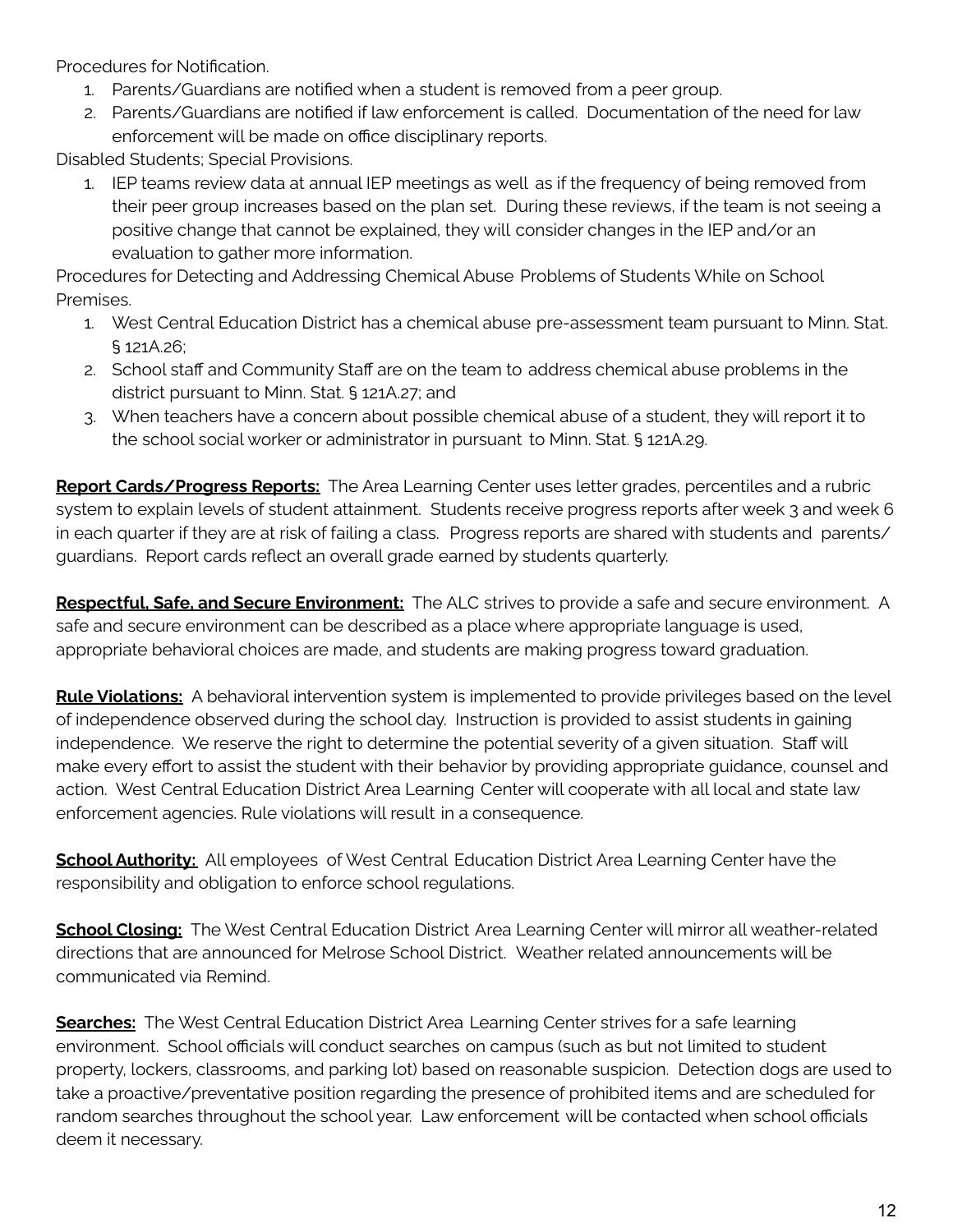**Student Records:** The Area Learning Center has the responsibility to give notice to parents of students currently in attendance of their rights regarding pupil records. Annual notification of rights will be provided to those enrolled at the West Central Education District Area Learning Center. While enrolled at the Area Learning Center, records of course completion, behavior reports, attendance, and any special education records will be maintained. Once a student is no longer enrolled, a transcript is sent to the home district, which maintains the student's permanent record. If a student received special education services, those records are also returned to the home district. The West Central Education District will maintain a summary of enrollment, transcript, and last IEP/ER when applicable. If you are seeking a copy of your official transcript, you need to contact your home district. The West Central Education District Area Learning Center does not issue official transcripts as you are working on graduation requirements from your home district.

#### **Student Rights and Responsibilities Regarding Conduct**

- 1. Student Rights:
	- a. The Board of Education recognizes that students are entitled to the civil liberties guaranteed to all citizens. One of the primary goals of public education is to prepare students to successfully complete the transition from school into the general society in which they live, and to accept the responsibility commensurate with the rights and privileges they have and those they will assume.
	- b. The district shall provide an environment in which students may exercise the rights and privileges of the society in which they live, with its proportional amount of responsibility.
	- c. Students have the right to freely express ideas, verbally or in writing, within their school program. Responsible criticism and reasonable dissent are basic to the educational process. However, false statements, disruptive activities, threats, the use of obscenities, profanity or ridicule, and advocating violation of the law or school rules and regulations are unacceptable means of expression.
	- d. Students have the right to be safe and free from threatening situations on school property, at school activities and in district vehicles.
- 2. Student Responsibilities:
	- a. Regular attendance.
	- b. Conscientious effort in school work and activities.
	- c. Respect for the rights of other students, school staff, and school visitors.
	- d. Adherence to and cooperation in upholding local, state, and national laws, and district and school rules and regulations.
	- e. Students share with the administration and staff the responsibility of establishing and maintaining a safe, stimulating and productive environment.
- 3. Student Behavior and Discipline:
	- a. Discipline is a learning experience which:
		- i. sets behavioral limits and guidelines to lead students to and through adulthood
		- ii. develops individual respect for law, authority, property, and the rights of others and self
		- iii. develops a mature individual capable of self-control and direction
	- b. Disciplinary efforts are to be as positive as possible and are to include recognizing and strengthening appropriate behavior.
	- c. The district is responsible for safeguarding the health and safety of each student, making reasonable rules and regulations governing student behavior and conduct, and maintaining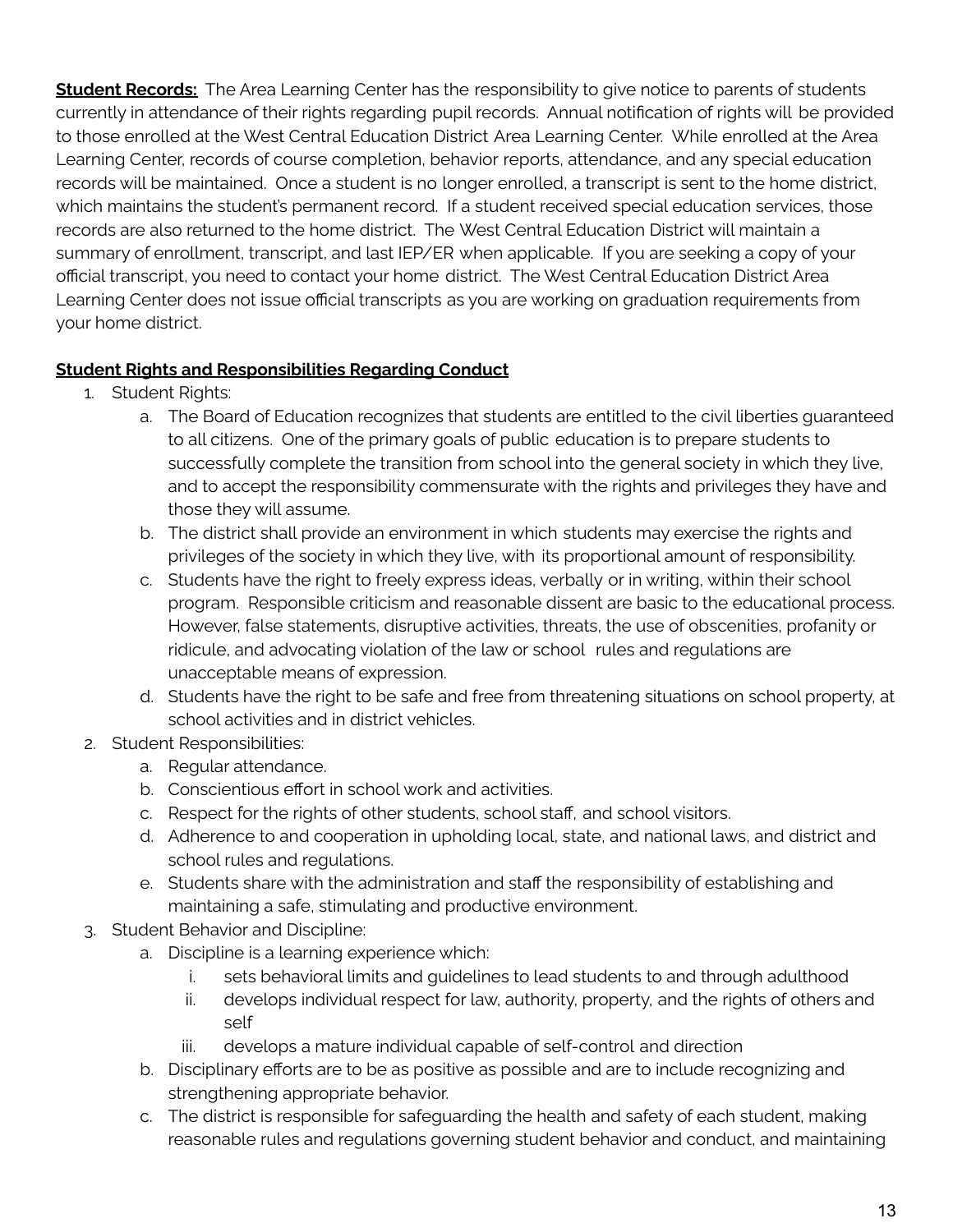proper control and discipline. To carry out this responsibility, district employees are expected to deal with students fairly and honestly and to treat all students with courtesy and respect.

- d. In establishing the proper learning environment, with proper control and discipline, the general maturation of the students involved must be considered. Within this context, district officials must protect the health and well being of all students while safeguarding individuals rights.
- e. Students are expected to behave in accordance with federal, state and local laws and rules, district and school policies and regulations, and in a way that respects the rights and safety of others. Corrective action, to discipline a student and/or modify a student's behavior, will be taken by the staff when a student's behavior does not fall within these parameters.
	- i. Actions which may be used by district staff to discipline students and/or encourage them to modify their behavior include but are not limited to: student conference, parent or guardian conference, fine restitution, detention, removal from class, dismissal from school, suspension, and/or recommendation of alternative community service.
	- ii. The use of corporal punishment is not permitted. Corporal punishment is defined as inflicting physical hurt upon a child in order to punish her/him for misconduct.
	- iii. When an incident occurs in which one or more students have been physically or emotionally harmed by the misbehavior of other student(s), district staff shall be sensitive to the need to provide support to the victim(s) and to inform their parents/guardians about the incident.
- 4. Discipline Procedures
	- a. Violations against school administrative procedures
		- i. unexcused tardy will result in a report to administrator to determine consequence such as, but not limited to, making up lost time and/or parent/guardian notification
		- ii. 3 unexcused absences will result in a parent notification via a parent letter. 7 unexcused absences will result in a district meeting via phone conference or in person. 10 unexcused absences will result in a district meeting via phone conference or in person in which other educational options will be offered. In all instances, the ALC will follow the procedures of the resident county.
		- iii. disruptive behavior will result in a report to administrator to determine consequence
		- iv. false fire alarms will result in an out of school suspension. The incident will also be turned over to authorities.
		- v. terroristic threat/bomb threat will result in an out of school suspension or expulsion. The incident will also be turned over to the authorities.
		- vi. plagiarism/cheating will result in a no credit earned on specific assignment
	- b. Violations against property
		- i. theft will result in detention, in school suspension or out of school suspension. The incident may be turned over to law enforcement.
		- ii. vandalism will result in detention, in school suspension or out of school suspension. Law enforcement may be notified.
	- c. Violations against persons
		- i. physical aggression will result in a report to the administrator to determine appropriate consequences, which may include detention, in school suspension or out of school suspension. Parents/guardians will be notified.
		- ii. assault will result in a report to the administrator to determine appropriate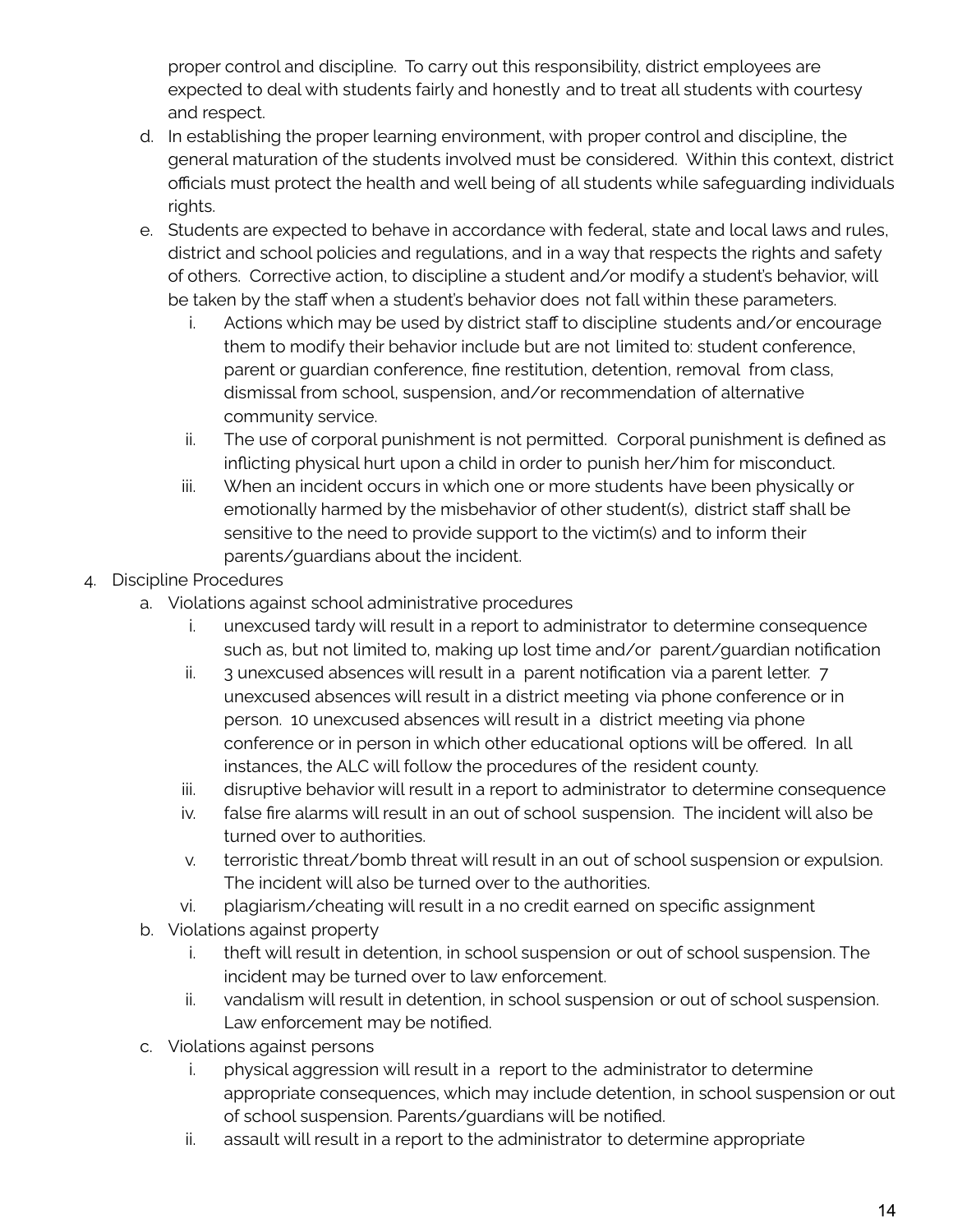consequence, which may include notification to law enforcement, alternative schedule, and/or an out of school suspension up to 5 days. Parents/guardians will be notified.

- iii. possession of harmful or nuisance articles (items that are of a nuisance, illegal, or may cause harm) will result in a report to the administrator to determine appropriate consequences which may include confiscation of item(s), detention, in school suspension, out of school suspension and/or parent/guardian contact.
- iv. verbal assault/Intimidation/threats will result in a report to the administrator to determine appropriate consequences which may include parent/guardian conference,detention, in school suspension, and/or out of school suspension. Law enforcement will be called if a student threatens to harm or take the life of another person.
- v. harassment will result in a report to the administrator to determine appropriate consequences which may include parent/guardian conference, detention, in school suspension, out of school suspension and/or an alternative schedule.
- vi. hazing (coercing a student into committing an act that creates a substantial risk of harm to a person) will result in a report to the administrator to determine appropriate consequences, which may include detention, in school suspension, removal from activities, and/or a parent/guardian conference.
- vii. Bullying will result in a report to the administrator to determine appropriate consequences which may include removal from the situation, investigation, parent/guardian conference, detention, in school suspension, out of school suspension, and/or an alternative schedule.
- d. Dangerous, harmful, and nuisance substances will be confiscated.

\*\*Any and all items confiscated need to be picked up by a parent/guardian within a designated period of time. Students 18 and older will be able to pick up legal items if not riding school transportation.

- i. alcohol/illicit drugs: Student's possessing alcohol/illicit drugs (including imitation or paraphernalia) or appearing to be under the influence (staggering, odor of chemicals on breath of person, reddened eyes, nervousness, falling asleep, memory loss or inappropriate behavior) of alcohol/illicit drugs
	- 1. 1st offense may result in an alternative schedule, up to 5 day suspension, law enforcement notified, and/or a report to the home district. Parents/guardians will be notified.
	- 2. 2nd offense may result in up to 10 day suspension, law enforcement notified, and/or a report to the home district, Parents/guardians will be notified.
	- 3. 3rd offense may result in law enforcement being notified and a district meeting to determine alternate placement for programming. Parents/guardians will be notified.
- ii. tobacco (any product or imitation such as, but not limited to, lighters, matches, cigarettes, e-cig):
	- 1. 1st offence will result in 2 days lunch detention, parent/guardian notified, law enforcement notified.
	- 2. 2nd offence will result in 5 days lunch detention, parent/guardian notified, law enforcement notified.,
	- 3. 3rd offence will result in school suspension, law enforcement notified, parent/guardian notified.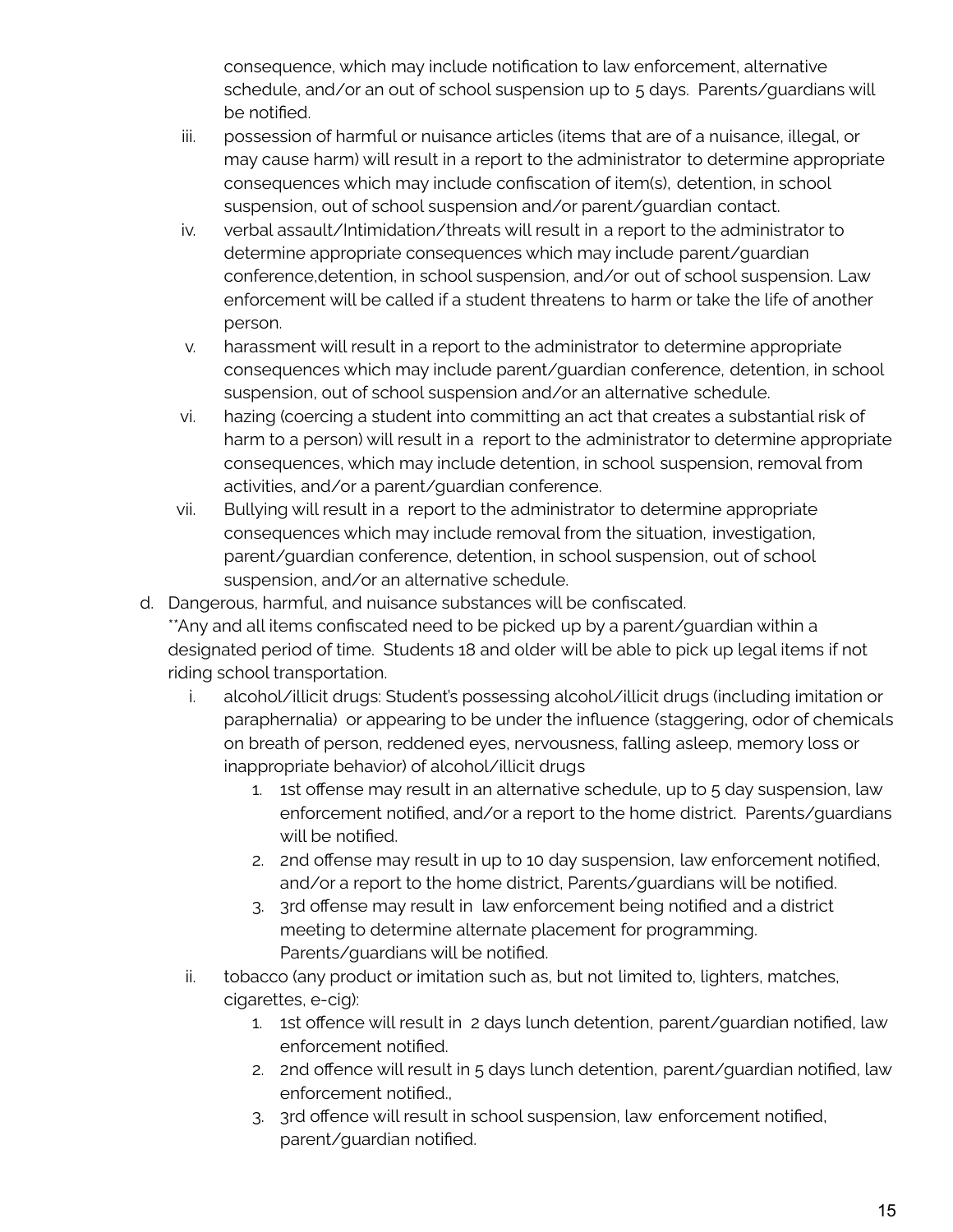- iii. weapons will result in law enforcement notified, parent notification, home district notification, in school suspension, out of school suspension, exclusion, expulsion
- 5. Parent/guardian Notification: Parents/guardians will be notified in writing or by phone of violation of the rules resulting in disciplinary actions, except as provided otherwise by the Pupil Fair Dismissal Act of 1974.
- 6. Students will be notified of violations of the rules resulting in disciplinary actions verbally except as provided otherwise by Pupil Fair Dismissal Act of 1974. Students with more than 15 disciplinary referrals during the school year may be required to attend a district meeting with parent/guardian, district administration/counselor, ALC administration, and ALC teaching staff.

**Supplies:** Students are required to bring a notebook and folder for each class, pens, #2 pencils, earbuds, and a box of kleenex. A calculator may be needed depending on the math requirement specific to the student. If a calculator is needed, a specific calculator will be recommended.

Textbooks/school materials are provided free of charge by the Area Learning Center. Students are responsible for the care of the materials that are issued to him/her.As per M.S. 120-101, the school will charge an appropriate replacement fee for textbooks, workbooks, equipment, or library books lost or destroyed by students.

#### **Suspension and Expulsion**

#### *In-School Suspension*

Students who are on in-school suspension may not leave the building and will be under the supervision of staff at all times while on ISS status.

#### *Out of School Suspension*

Whenever a student is placed on Out of School Suspension status, a meeting between the student, parent/guardian, WCALC administrator or designee and referring teacher is required upon re-entry. At this meeting, conditions for re-entry will be established and become part of the student's Learning Plan.

#### *Automatic Expulsion*

There are certain rule violations which mandate automatic and immediate expulsion from the WCALC. Pursuant to Minnesota Law, a student who brings a firearm, as defined by federal law to school will be expelled for at least one year. The school board may modify this requirement on a case-by-case basis.

This does not necessarily exclude a student from attending the ALC who has been expelled from any other school district.

**Tobacco Free Grounds:** West Central Area Learning Center 6026 is a tobacco free school district. This means that the use of any tobacco product or imitation will not be allowed by anyone on any school grounds, including the parking lot.. Individuals violating the tobacco policy will be subject to disciplinary action. Refer to Board Approved Policy 419: Tobacco-Free Environment for additional information.

**Transportation:** Students riding district transportation are subject to local district policies. If a student loses bus privileges they are still obligated to attend school. Students who ride the bus/van to school must ride the bus/van home from school unless written permission is provided to ALC staff by 9:00 AM from parent/guardian. Students are not allowed to use district transportation services other than that provided by their own home district.